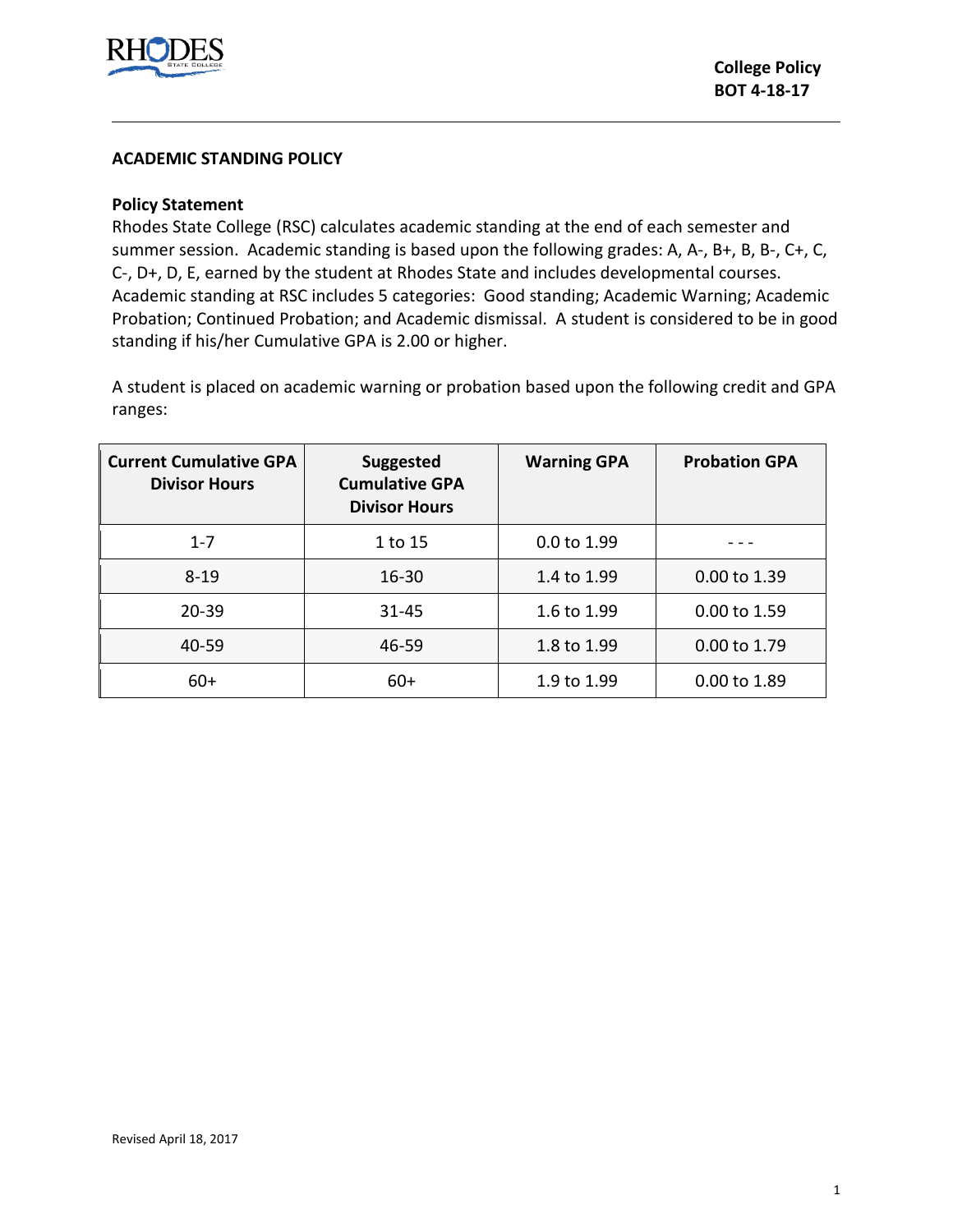

# **ACADEMIC STANDING PROCEDURE**

#### **Purpose/Scope**

Academic Standing monitors the GPA progress of all enrolled students in credit bearing classes at the end of the fall and spring semester and the summer term. All degree candidates begin their academic careers in good standing. Those who fail to meet the requirements, as defined in the policy are automatically placed on academic warning or probation for the following semester or term. Those who fail to meet a minimum set of academic standards, or who do not return to good standing after a semester of academic probation, may be dismissed from the college for one academic semester or summer term.

#### **Definitions**

**Academic Dismissal:** A student may be academically dismissed from the college for failure to make "satisfactory academic progress". Dismissal occurs when a student who is on probation fails to earn a 2.00 Term GPA or higher his/her next semester of attendance. Students who have been academically dismissed are denied enrollment and must sit out for one semester or summer session before re-instatement .

**Academic Probation:** Assigned when a student's cumulative grade point average is less than 2.00.Students who do not receive a 2.00 term GPA in the following semester or term may be dismissed from the college.Students may remain on probation provided they earn a minimum of 2.00 Term GPA each succeeding term of attendance until a status of warning or good standing is achieved.

Academic probation will not be noted on a student's official transcript, but will be part of the student's record. Students will be alerted to being on academic probation and that they must improve their GPA to meet graduation requirements.

**Academic Standing:** a measure of the student's academic achievement relative to his/her degree requirements, and determines his/her eligibility to proceed in his/her academic plan, to participate in some college activities and to qualify for graduation.

**Academic Warning:** The first formal notification that a student has failed to meet the requirements for good academic standing. Although a student on academic warning will be considered in good standing for purposes of participation in college activities, he/she may be asked to meet with an academic success coach or academic advisor prior to any further registration activity.

Academic warning will not be noted on a student's official transcript, but will be part of the student's record. Students will be alerted to being on academic warning and that they must improve their GPA to meet graduation requirements.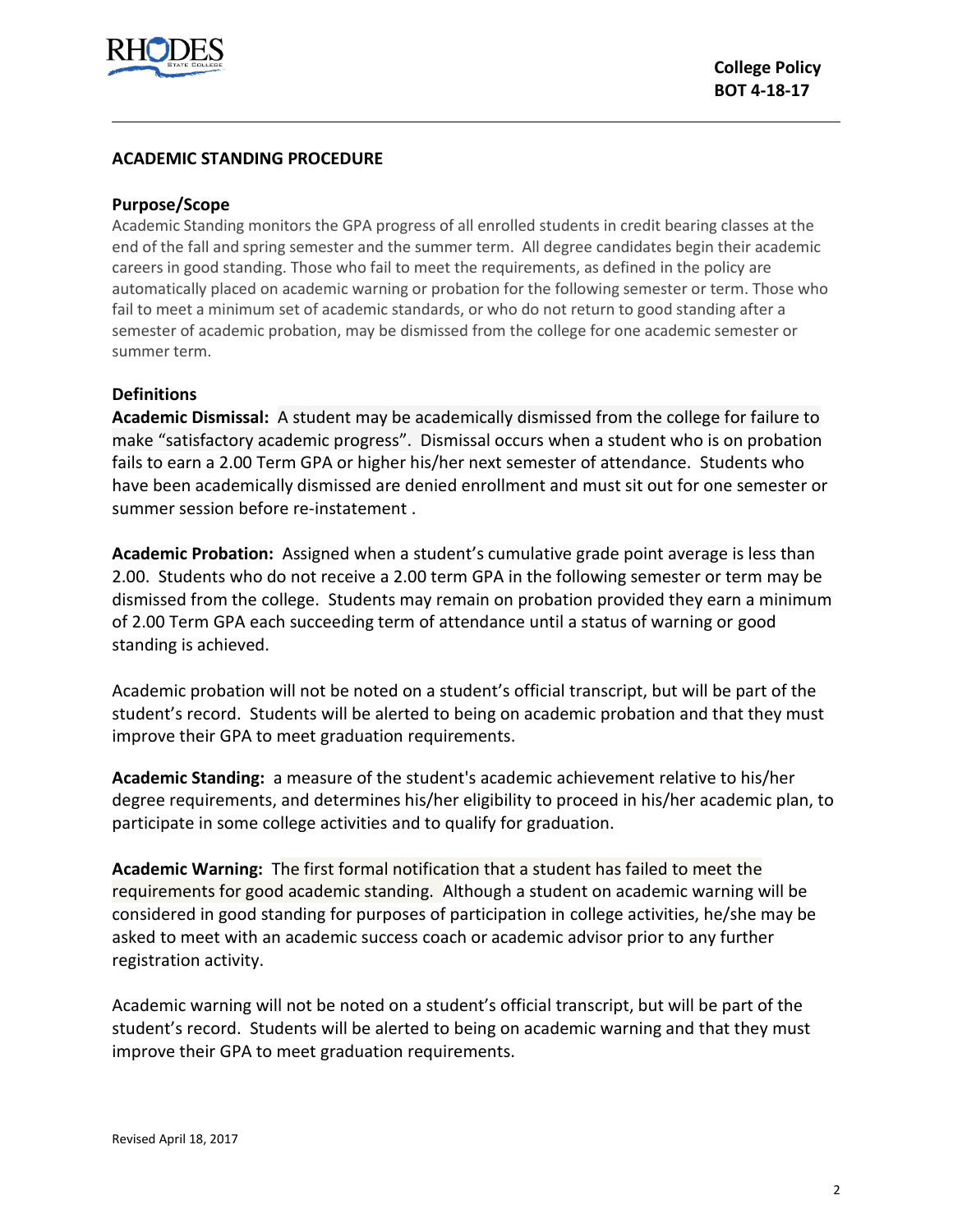

**Cumulative GPA:** the student's overall GPA, which is calculated by dividing the number of quality points earned in all attempted graded courses by the total graded credit hours in all attempted graded courses. Cumulative grade point averages are computed at the end of fall, spring and combined summer terms and is based upon grades: A, A-, B+, B, B-, C+, C, C-, D+, D, E, earned by the student at Rhodes State.

**Good Standing:** When a student's Term GPA is 2.00 or higher and the cumulative Rhodes State GPA is 2.00 or higher. Good Standing is not recorded on the academic transcript.

**Reinstatement:** The process by which a student returns to the college following academic dismissal. Students who are reinstated will be on Academic Probation.

**Term GPA:** The student's Term GPA is the semester or term average. It is computed at the end of each enrollment period, is based upon the following grades: A, A-, B+, B, B-, C+, C, C-, D+, D, E, earned by the student at Rhodes State.

# **Procedures**

- 1. After grades have been submitted for the semester or summer term, the registrar's office will process academic standing based on the table above.
- 2. Letters are prepared by the registrar's office and sent to students placed on Academic Warning. The list of students placed on Academic Warning is given to the Director of Advising & Counseling and the Associate Dean of the Academic Success Center for follow-up and intervention.
- 3. Letters are prepared by the registrar's office and sent to students placed on Academic Probation. The list of students placed on Academic Probation is given to the Director of Advising & Counseling and the Associate Dean of the Academic Success Center for follow-up and intervention.

A registration hold is placed on all students on Academic Probation which prevents them from registering for classes or changing their schedule without consultation with an academic advisor.

4. Letters are prepared by the registrar's office and sent to students placed on Academic Dismissal. If the student is registered for the subsequent semester or term, the registrar's office will drop the student's schedule with no financial penalty. The list of students placed on Academic Dismissal is given to the Director of Advising & Counseling and the Associate Dean of the Academic Success Center for possible re-instatement follow-up. The Vice President for Academic Affairs reviews recommendations for students seeking reinstatement to the College and specifies certain criteria that must be met in order for reinstatement to occur.